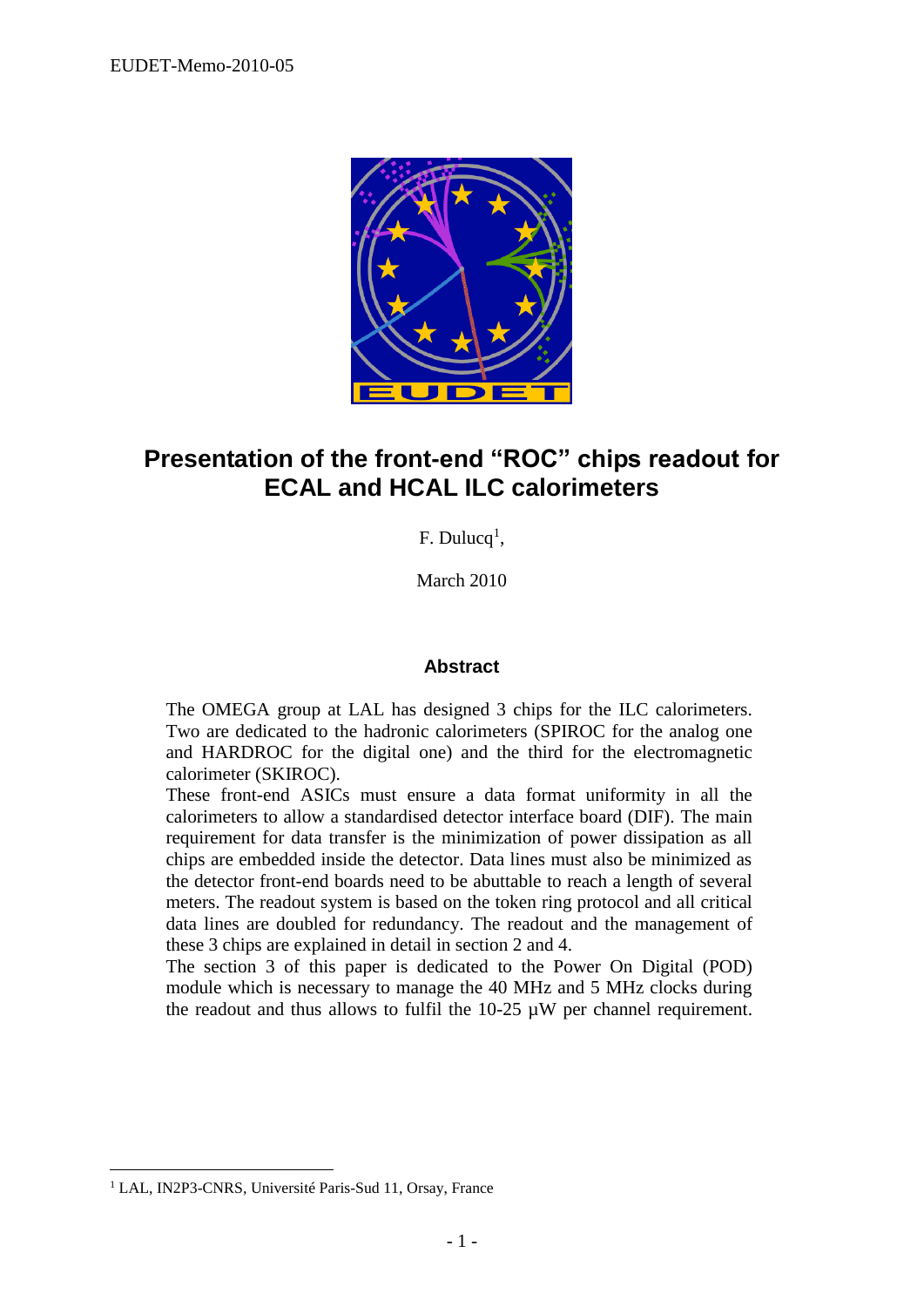## **1 Introduction to "ROC" chips family for CALICE/EUDET**

#### **1.1 SKIROC for the ECAL**

SKIROC (Silicon Kalorimeter ReadOut Chip) has been designed to read-out the upcoming generation of Si-W calorimeter [1] matching the future International Linear Collider (ILC) requirements. The SKIROC2 chip handles 64 channels with a 15 depth analog memory. The digital part integrates a 4K bytes memory to handle the converted charge and time from the internal ADC. A snapshot of the layout is displayed in figure 1.



Figure 1: SKIROC2 chip layout

#### **1.2 SPIROC for the AHCAL**

SPIROC (Silicon Photomultiplier Integrated ReadOut Chip) is a 36 channels dedicated frontend electronics [2] for an ILC prototype of an Analog Hadronic CALorimeter (AHCAL) equipped with Silicon photomultiplier readout. Each channel integrates a 16 depth analog memory. This Switched Capacitor Array (SCA) is controlled by the digital part [3] built around 2 memories of 2K bytes. A picture of the layout is shown in figure 2.



Figure 2: SPIROC2 chip layout

#### **1.3 HARDROC for the DHCAL**

HARDROC (HAdronic Rpc Detector ReadOut Chip) is the front end chip [4] designed for the readout of the RPC or Micromegas foreseen to equip the Digital Hadronic CALorimeter (DHCAL) of the future ILC. HARDROC readout is a semi-digital readout which integrates 5 0.5K bytes memories to store 127 events. These memories can be seen on the right side of the layout below in figure 3.



Figure 3: HARDROC2 chip layout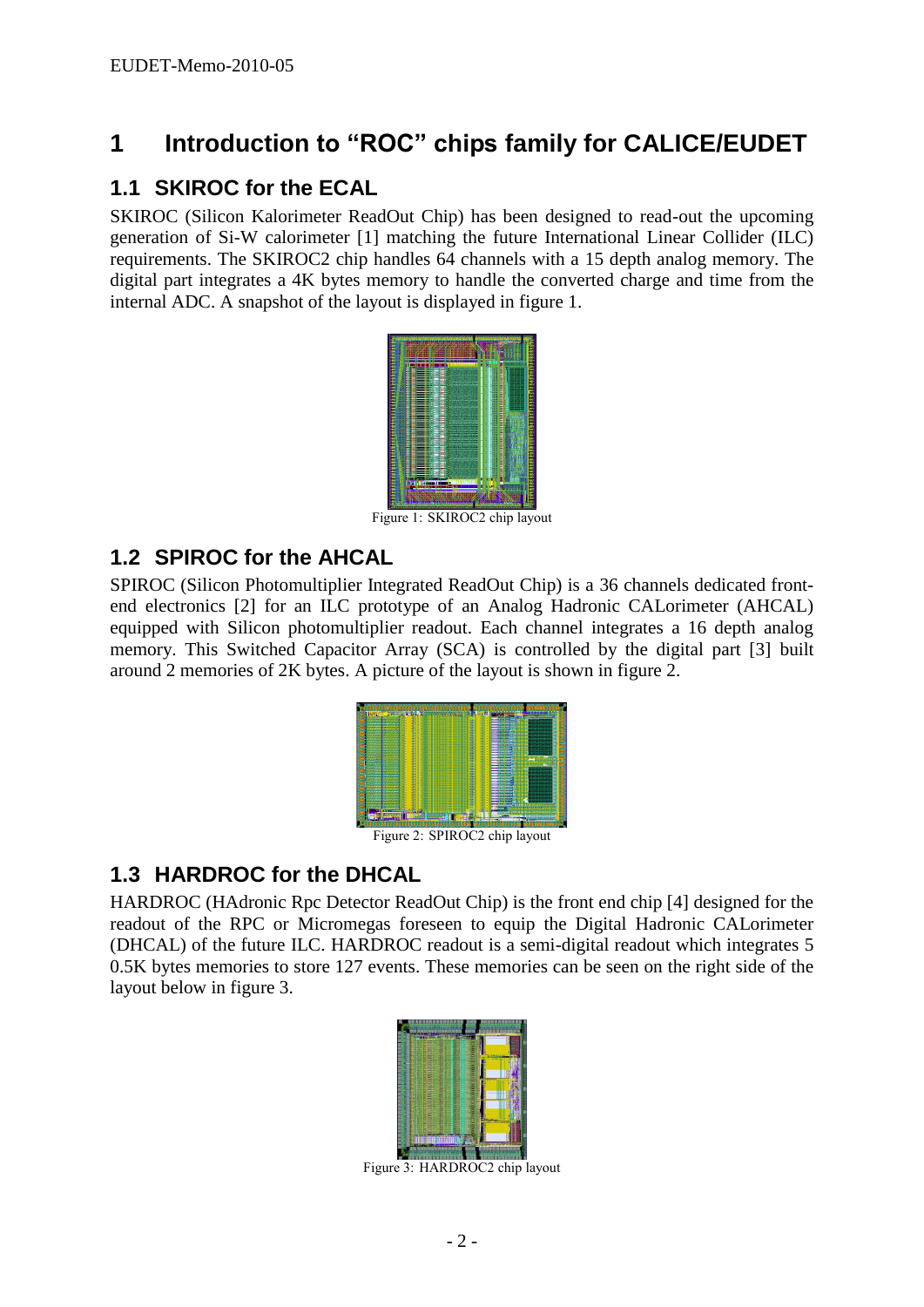# **2 Digital readout and ILC phases**

### **2.1 ILC phases**

The future ILC is made of 1 ms short trains with bunch to bunch separation of 300 ns interrupted by 200 ms long empty intervals (figure 4). This beam structure allows to perform the acquisition and memorization of the events (acquisition phase) when the beam trains are colliding and to convert and output the data during the inter bunch breaks (conversion and readout phases).

In this paper, power considerations will be treated only from the digital point of view (section 3) but these ILC phases will also be interesting for the power management of the internal analog cells in the chips. For example, preamplifiers and shapers can be shut down during the conversion and readout as there are only useful during the acquisition. Besides, to meet power budget, the power pulsing mode has been generalised.



### **2.2 Similarity between ILC phases and digital part**

Due to the machine beam structure, the digital part is guided by different phases. These phases are sent to the ASIC through command boards (DAQ, DIF, and CCC) [5] using digital signals of the CALICE DAQ.

Depending on the chip, there are 2 or 3 phases: the analog to digital conversion phase is only needed for the chips where events are stored in an analog way (in an analog memory). This is the case for SPIROC and SKIROC chips. On the contrary, HARDROC stores every discriminated signal directly into an integrated digital memory, so no conversion is needed. All the chips integrate an acquisition phase to memorize events and a readout phase to empty the memory. The general digital structure of a chip is shown in figure 5.



Figure 5: High level working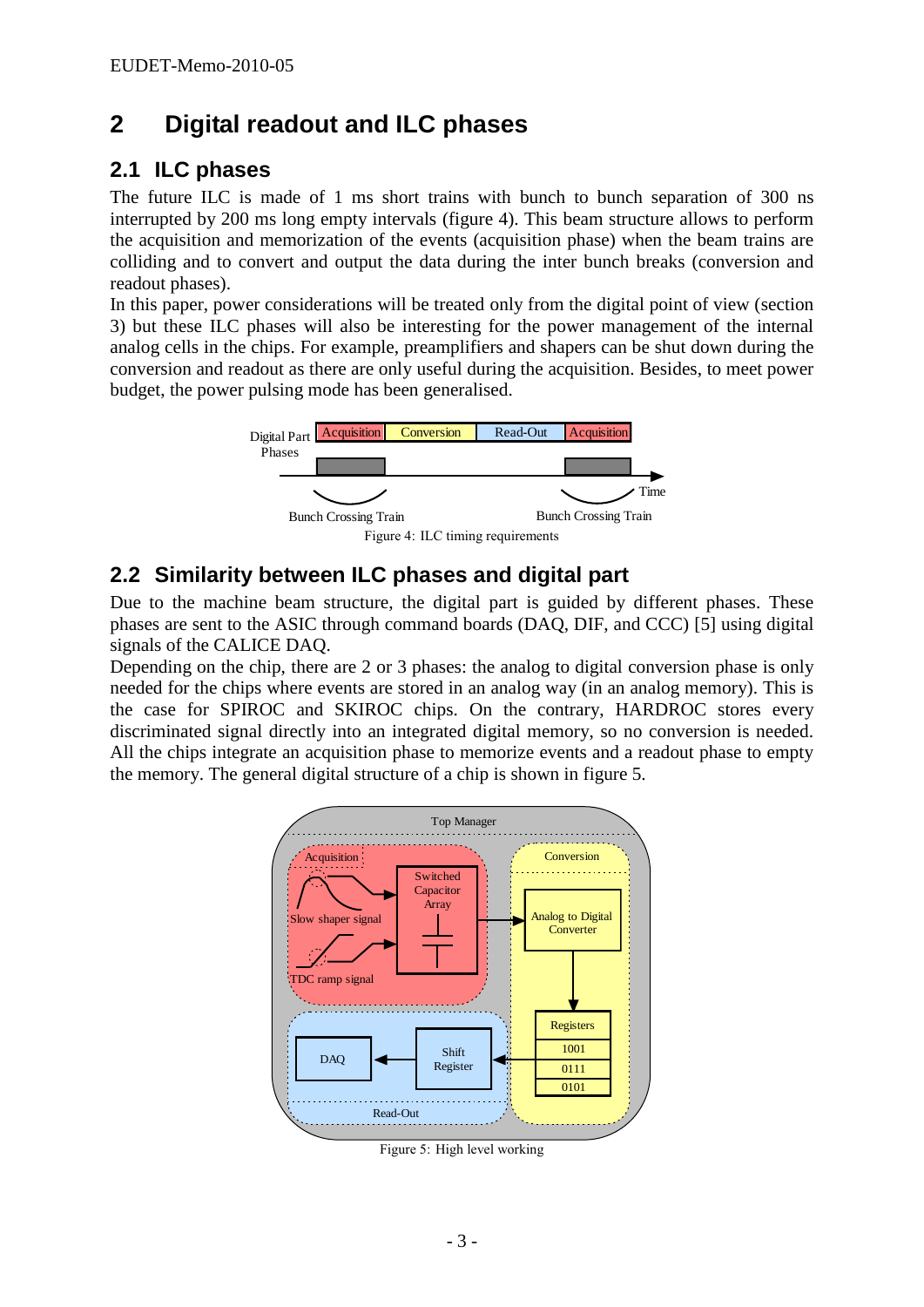#### **2.3 Global sequencing and general timings**

The readout system is based on a token ring to allow a whole bunch of ASICs to be read out by one output line, using the same protocol (in fact 2 lines for reliability). The digital signals of these ASICs are open collector and can be daisy chained to limit to a bare minimum the number of the output lines on the detector where the chips are embedded.

The global sequencing is made around 3 signals coming from the DAQ: *StartAcquisition*, *StartConversionb* and *StartReadout* [6].

As the acquisition and conversion phases are active at the same time for all the ASICs, these signals are generated by the DAQ and distributed in parallel to all the ASICs. Conversely, as the readout must be sequential to limit the number of output lines, the associated signals go from one ASIC to the next one.

In response to these 3 signals, the ASICs answer with 2 signals. The first one, *ChipSat*, is common to all the ASICs: it consists of a wired OR of each ASIC's local *ChipSat*. If its rising edge occurred during acquisition, it tells the DIF when one or more ASICs are full (figure 6), otherwise it notifies the DIF when the conversion could start (figure 7). On its falling edge, it informs when the internal analog to digital conversion is finished.

The second one is the daisy chain *EndReadout* which starts the readout of the following chip in the chain. The global sequencing is different whether the chip is full during the acquisition (figure 6) or not (figure 7).



Figure 6: Global sequencing with chip full during acquisition



Figure 7: Global sequencing with chip not full during acquisition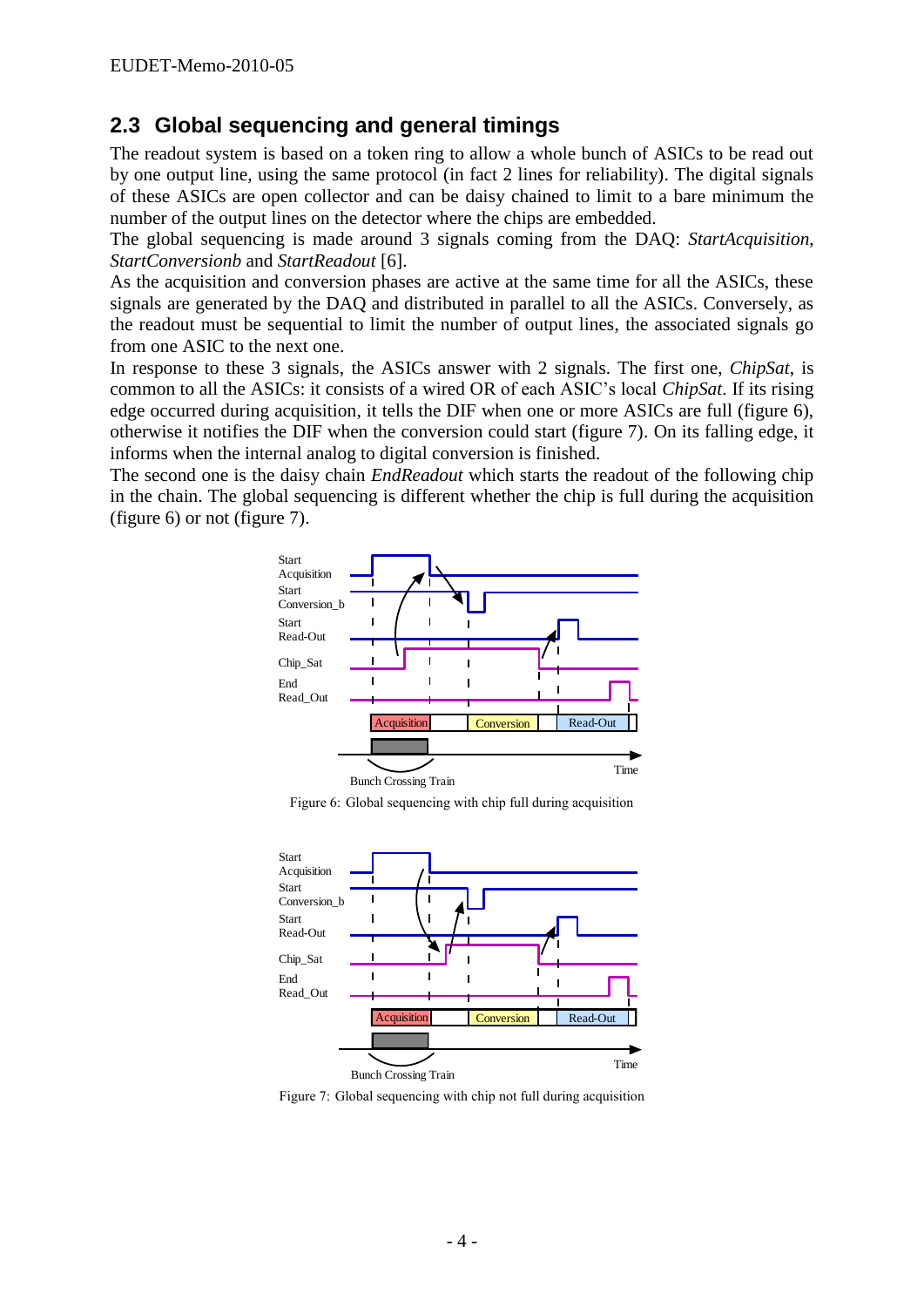The maximum duration of each phase of the sequence are given in the table 1 below. For each cycle of 200 ms, an ASIC should be powered during only 10 ms (5% of cycle) which stands for the worst case (i.e. ASIC full). To minimize the power consumption, the ASICs should be powered during this time only. This is the purpose of the Power On Digital (POD) module described in next section.

| Phase       | <b>Duration</b> | Comments                      |  |  |
|-------------|-----------------|-------------------------------|--|--|
| Acquisition | ms              | Bunch crossing train duration |  |  |
| Conversion  | 4 ms            | Worst case (SKIROC2 chip)     |  |  |
| Readout     | 5 ms            | 5 MHz readout clock           |  |  |

Table 1: ASIC timings

## **3 Power On Digital (POD) module**

In this entire section, timings diagrams were made using a *FastClock* of 40 MHz and a *SlowClock* of 5 MHz as typical values. For other frequencies, timings can be calculated by using the given multiples of clock ticks.

### **3.1 Block diagram**

The POD module has been design to meet the ILC power budget which is lower than  $25 \mu W$ per channel. In a first approach, its behaviour can be described as a "clock-gating" controller: it allows to start or stop clocks depending on the sequencing of the 3 phases.

In addition, it also handles the management of the LVDS receiver by switching off its bias current when it is not used. Its block diagram is visible in figure 8.



The POD module is divided in 3 parts. One is activated by the *PowerOnDigital* signal coming from the DAQ during the common phases (acquisition and conversion). The second one is set during the readout by the daisy chain token signal: *StartReadout*. The last one is used to handle the LVDS receiver bias.

### **3.2 Detailed working**

The timing diagram given below (figure 9) represents the complete sequence driven by the DAQ. It shows the 3 sequences and how they are controlled. The "clock stopped" zones correspond to phases where clocks are not needed: as mentioned above, it represents at least 95% of the cycle time. In these zones, clocks are stopped and LVDS receivers are switched off in order to save power.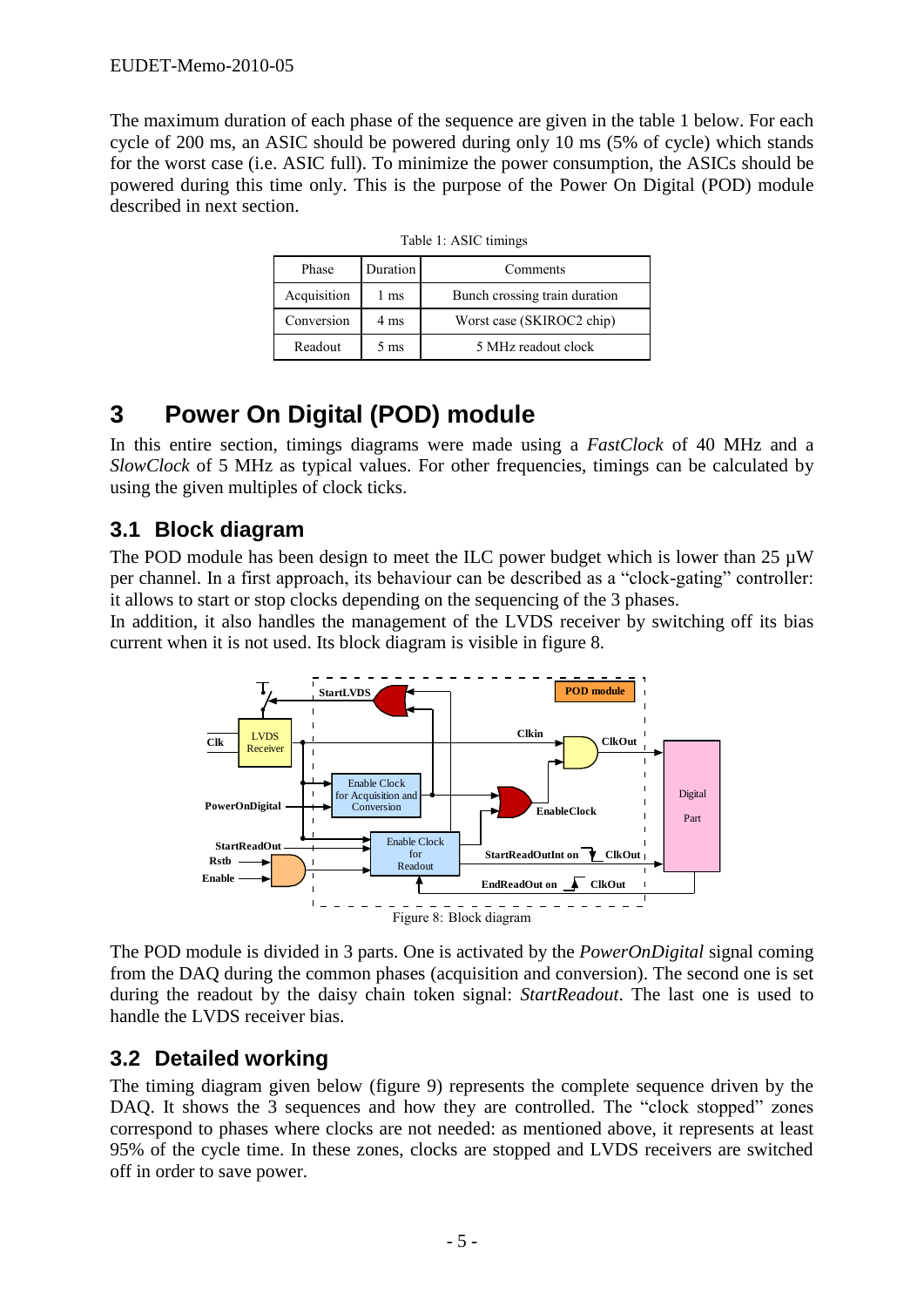As a general rule, for each phase, LVDS receivers are switched ON asynchronously, then clocks are enabled and stopped synchronously.



#### **3.2.1 Acquisition phase**

As the acquisition phase is common to all the ASICs, the management of the clocks is made by the DAQ through the POD: the global signal involved is *PowerOnDigital*. This signal is set during the reset state before each acquisition. As pointed out above, it will start the LVDS receivers and consequently the clocks. When clocks are established, the reset signal can be released. This can be done after a fixed latency equal to the LVDS receiver start-up time. As a consequence, the reset state is always longer than this wakeup time (see figure 10).



The timing corresponding to figure 10 are given below in table 2.

| Table 2: Beginning of acquisition timings |  |  |  |
|-------------------------------------------|--|--|--|
|-------------------------------------------|--|--|--|

| Name         | Min Duration | Comments                                                      |  |
|--------------|--------------|---------------------------------------------------------------|--|
| TminPwrRst   | $200$ ns     | Time to wake up clock LVDS receivers                          |  |
| TminRstStart | us           | $4$ SlowClock ticks + 4 FastClock ticks (internal management) |  |

#### **3.2.2 Conversion phase**

The conversion phase is identical to the previous one because it's a common one managed by the DAQ through the POD. From the point of view of the DAQ, only a *StartAcquisitionb*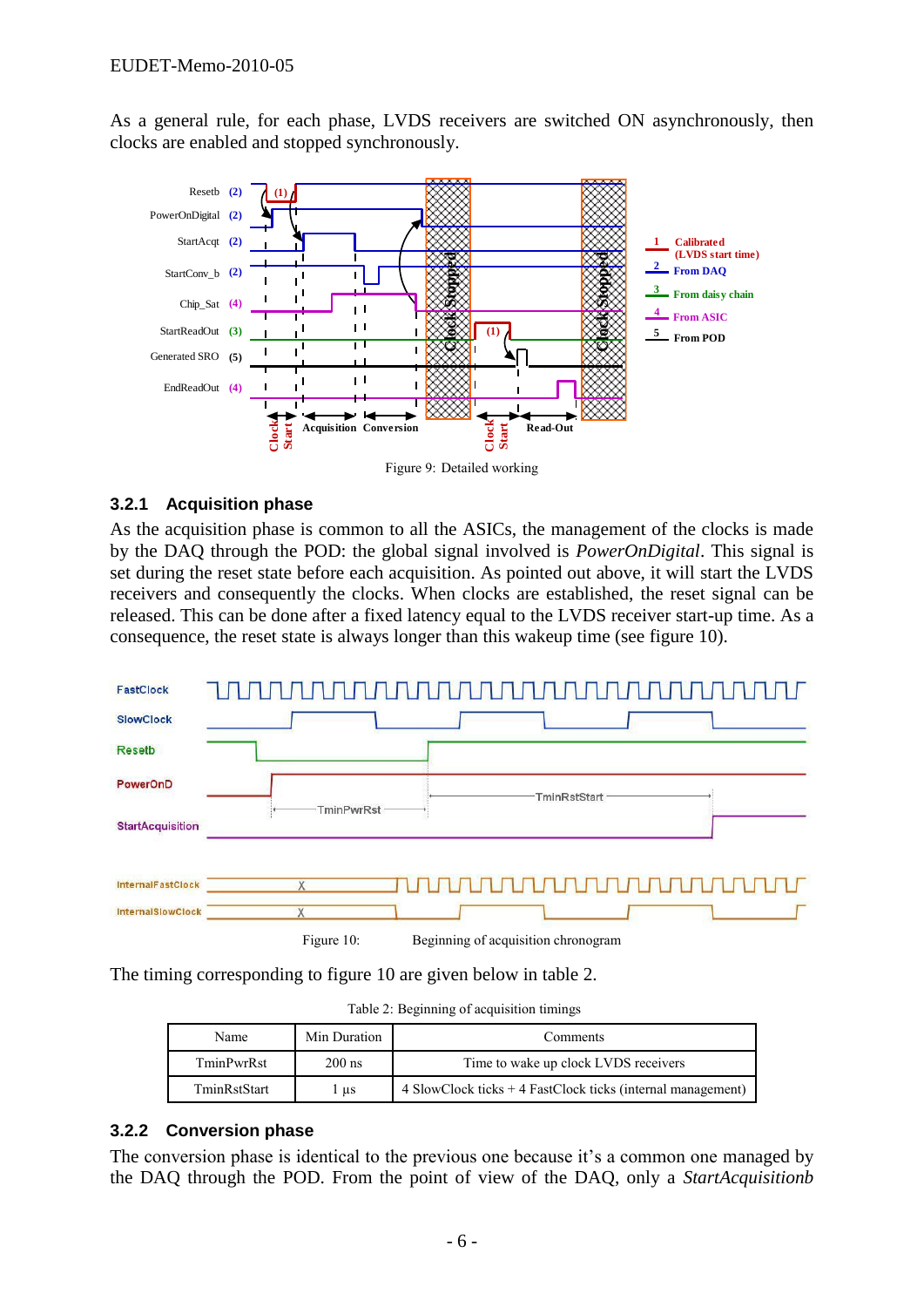signal (negative pulse) should be generated to start this phase. Then, the DAQ waits for the end of the analog to digital conversion by probing the *ChipSat* signal in order to release the *PowerOnD* signal (figure 11). This action stops the clocks synchronously and switches off the LVDS receivers.



Figure 11: Stop of acquisition and conversion chronogram

The timing corresponding to figure 11 are given below in table 3.

|  |  | Table 3: Beginning of acquisition timings |  |
|--|--|-------------------------------------------|--|
|  |  |                                           |  |

| Name        | Min Duration | Comments                                                                                                        |
|-------------|--------------|-----------------------------------------------------------------------------------------------------------------|
| TminAcqConv | l µs         | 4 SlowClock ticks $+$ 4 FastClock ticks (internal management)                                                   |
| TminConv    | $50$ ns      | 2 FastClock ticks (internal management)                                                                         |
| TminSatPwr  | l µs         | $\frac{4 \text{ SlowClock ticks} + 4 \text{ FastClock ticks} (internal management)}{2 \text{ new Clock ticks}}$ |

#### **3.2.3 Readout phase**

As this phase is managed by the daisy chain, the global *PowerOnD* signal can not be used. This signal is replaced by the daisy chained ones: *EndReadout/StartReadout*. The calibrated *StartReadout* signal stands for a local *PowerOnD* and starts LVDS receivers and clocks. At the end of the readout cycle, the chip generates an *EndReadout* signal which will be used by the following chip in the daisy chain to start its own readout (figure 12).



Figure 12: Readout sequence chronogram

The timing corresponding to figure 12 are given below in table 4.

| Table 4: Start/End readout signals timings |  |  |
|--------------------------------------------|--|--|

| Name    | Min Duration | Comments                                          |  |
|---------|--------------|---------------------------------------------------|--|
| TminSro | $400$ ns     | Time to wake up clock LVDS receivers              |  |
| TminEro | $400$ ns     | Time to wake up clock LVDS receivers of next chip |  |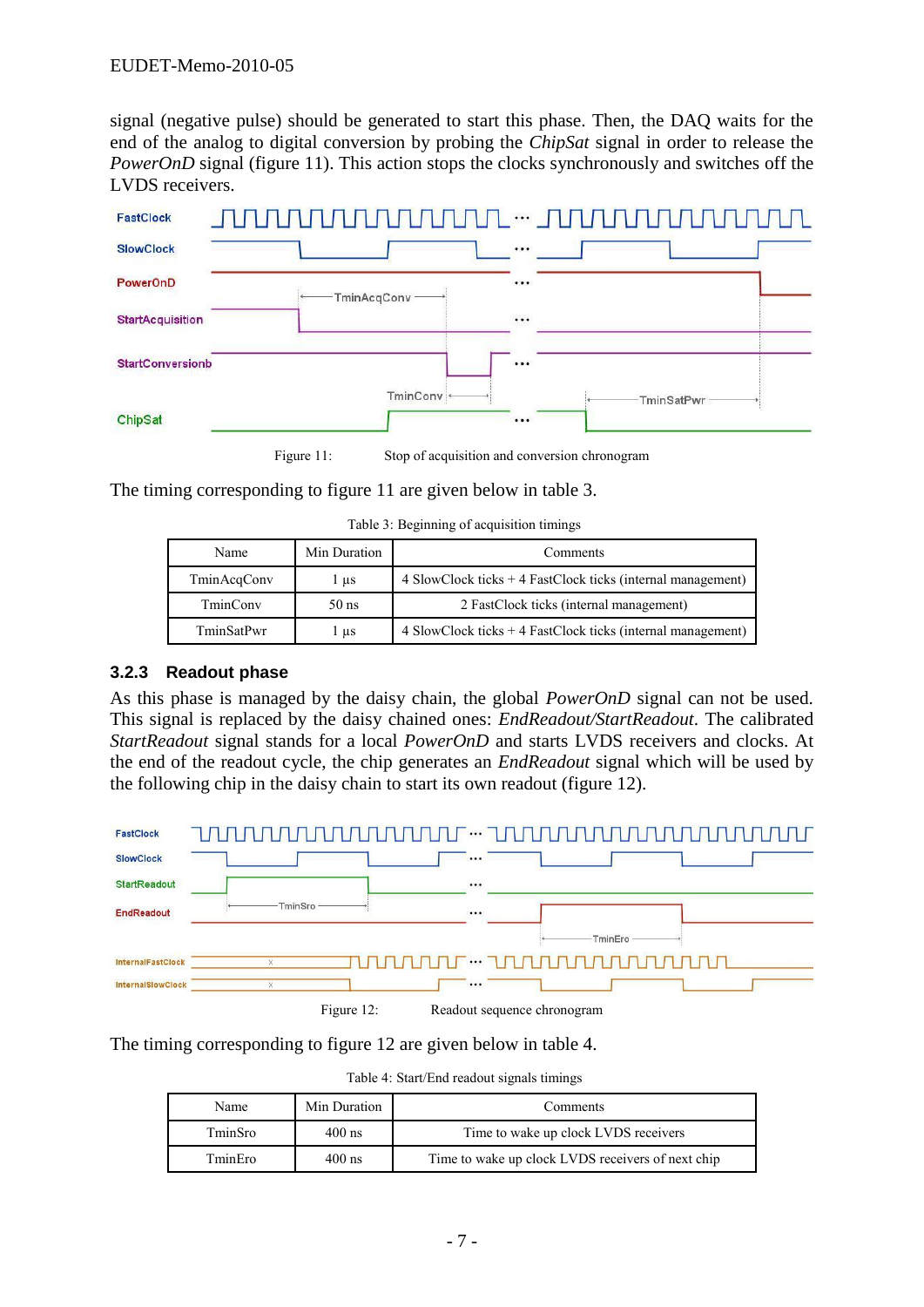# **4 Data readout and memory mapping**

#### **4.1 Readout structure**

In the chosen structure, all the ASICs are daisy chained: this structure allows to limit the number of lines between ASICs and from/to the DAQ (DIF). Moreover a common serial link is used to transmit data from the ASIC to the DAQ. This link is composed of 2 lines:

- *DataOut* line: data serial link
- *TransmitOn* line: serial link active

As this link is shared by all the ASICs, an open collector bus has been implemented for these 2 lines. This common structure has been integrated in all the "ROC" family chips.

### **4.2 Memory mapping**

The memory mapping of each "ROC" chips are given below (figures 13, 14 and 15). These mappings stand for a maximum number of triggers acquired: chips are full. If not, the number of data sent to the DAQ is reduced. So, the readout frame can be easily determined by looking at these mappings.

As a general rule, the readout frame starts with the MSB bit of the higher address and then stops with the LSB bit of the lower address. Moreover, each address is sent from MSB to LSB bit.

HARDROC chips are able to acquire 127 events on 2 bits for 64 channels. Then, the maximum number of stored data is 20320 bits (figure 13).

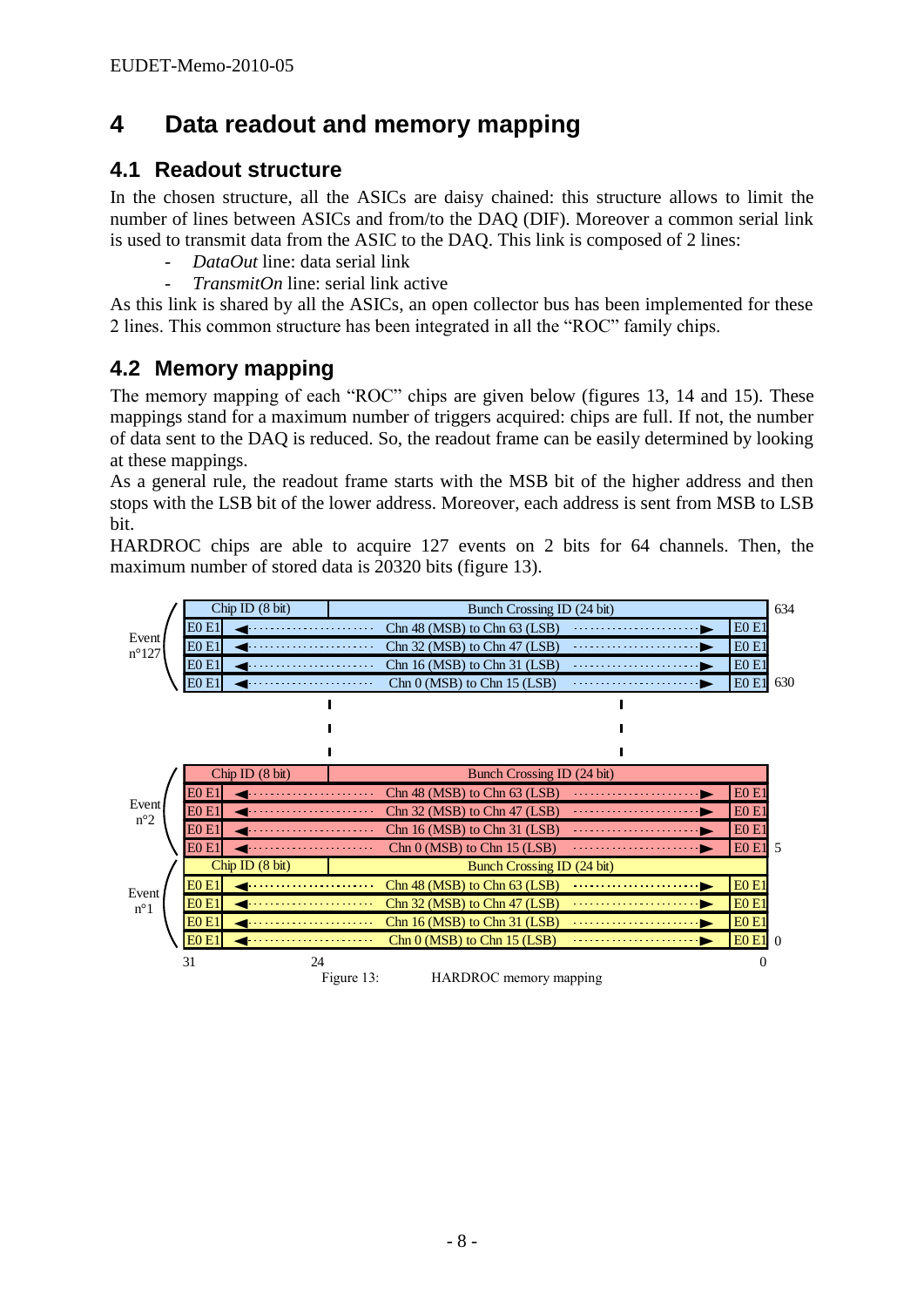SPIROC chips are able to acquire 16 events on 36 channels. As the ADC resolution is 12-bits for charge and time, the maximum number of stored data is 18704 bits (figure 14).



SKIROC chips are able to acquire 15 events on 64 channels. The ADC resolution is the same as SPIROC chips so the maximum number of stored data is 30976 bits (figure 15).

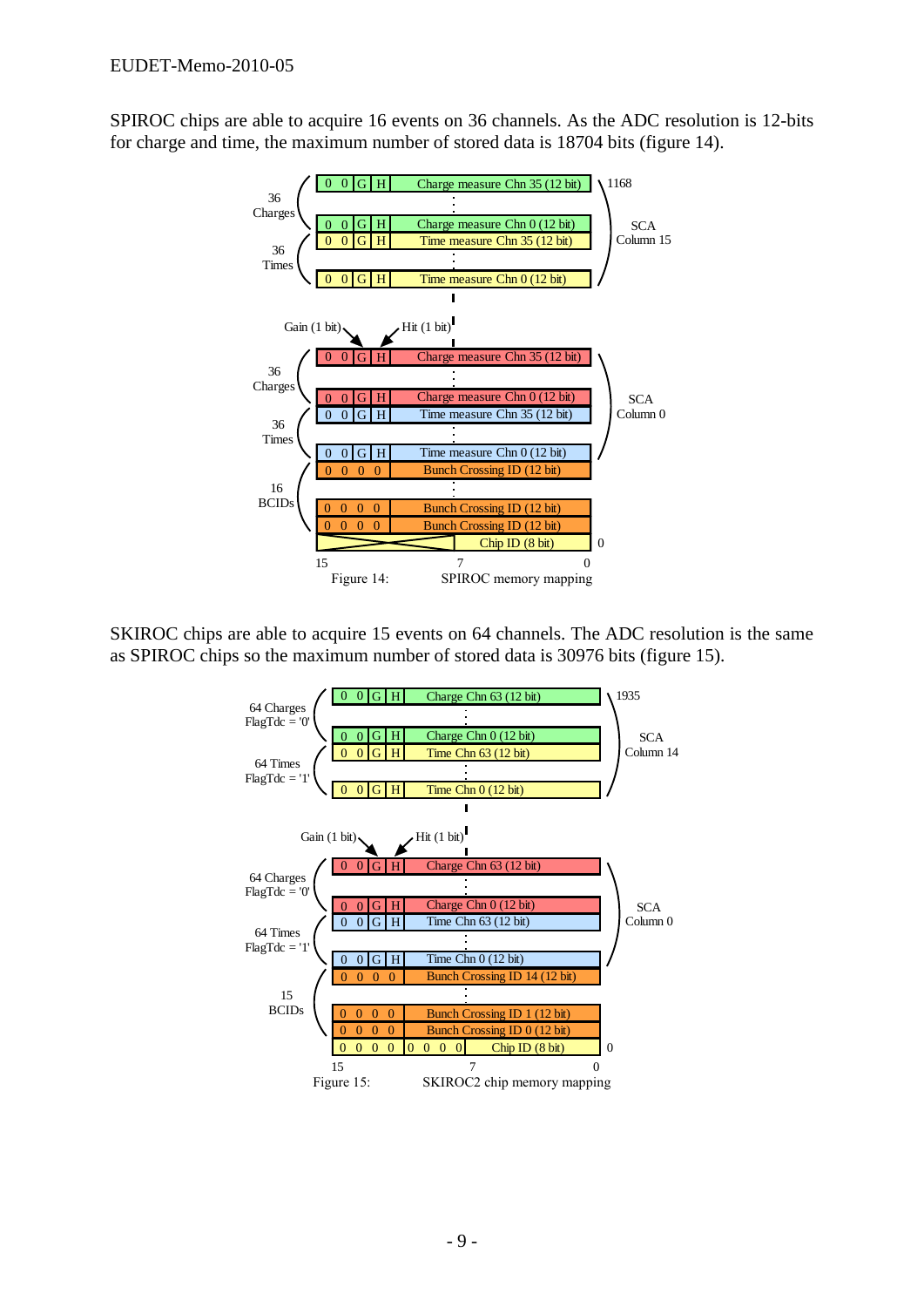### **4.3 Readout duration**

Assuming the memory mapping given above and the worst case (chips are full), we can extract the total readout duration for each chip. This is given below in table 5.

| Chip                | Readout clock | Number of bits | Total readout duration       |
|---------------------|---------------|----------------|------------------------------|
| <b>HARDROC</b>      | 5 MHz         | 20320          | $4064$ us                    |
| <b>SPIROC</b>       | 5 MHz         | 18704          | $3740.8 \text{ }\mu\text{s}$ |
| SKIROC <sub>2</sub> | 5 MHz         | 30976          | $6195.2 \text{ }\mu\text{s}$ |

Table 5: Readout duration

On the figure 16, we can see a possible integration of 144 ASICs on a PCB (IPNL laboratory).



Figure 16: HARDROC integration on slab @ IPNL